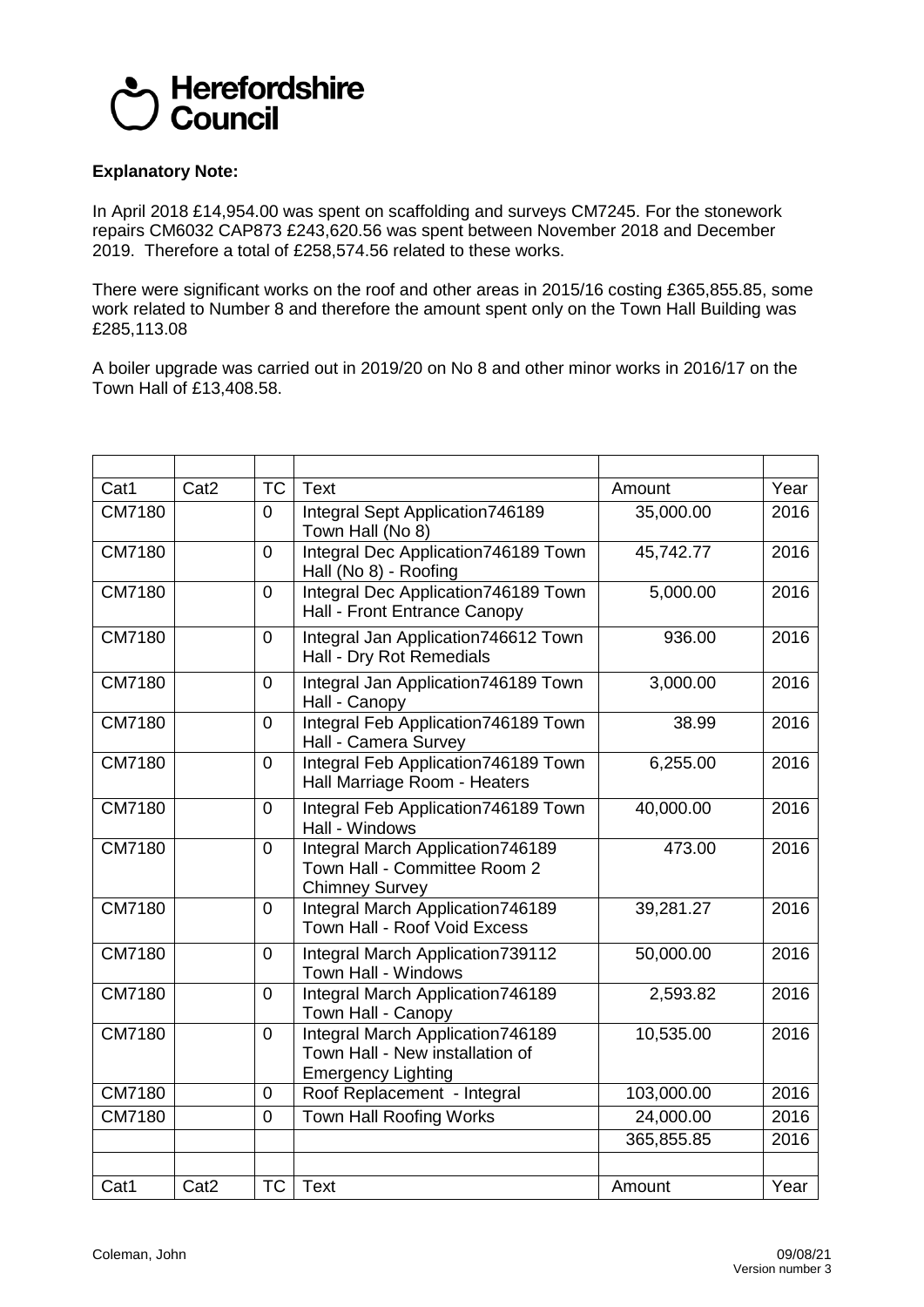| <b>CM7245</b> |                  | $\mathbf 0$    | Creditor - 11010701 - Integral UK Ltd<br>- Town Hall Canopy Stone Repairs -<br>Surveys for photogrammetry &<br>condition survey with structural<br>engineer preliminary and phase 2 | 4,954.00                              | 2018 |
|---------------|------------------|----------------|-------------------------------------------------------------------------------------------------------------------------------------------------------------------------------------|---------------------------------------|------|
| <b>CM7245</b> |                  | $\mathbf 0$    | Creditor - 11010702 - Integral UK Ltd<br>- Town Hall Canopy - Scaffolding hire<br>costs up to 31st Dec 2017                                                                         | 5,000.00                              | 2018 |
| <b>CM7245</b> |                  | 0              | Creditor - 11010703 - Integral UK Ltd<br>- Town Hall Canopy - scaffolding hire<br>Jan 18 onwards to include pavement<br>licence                                                     | 5,000.00                              | 2018 |
|               |                  |                |                                                                                                                                                                                     | 14,954.00                             | 2018 |
|               |                  |                |                                                                                                                                                                                     |                                       |      |
| Cat1          | Cat <sub>2</sub> | <b>TC</b>      | <b>Text</b>                                                                                                                                                                         | Amount                                | Year |
| CM6032        | <b>CAP873</b>    | $\Omega$       | Professional Property fees re town<br>hall façade/canopy works                                                                                                                      | 21,916.00                             | 2020 |
| CM6032        | <b>CAP873</b>    | P <sub>1</sub> | Cancelled 190417 3950063                                                                                                                                                            | 20,422.99<br>$\overline{\phantom{a}}$ | 2020 |
| CM6032        | <b>CAP873</b>    | P <sub>1</sub> |                                                                                                                                                                                     | 20,422.99                             | 2020 |
| CM6032        | <b>CAP873</b>    | P <sub>1</sub> | <b>HFD TOWN HALL</b>                                                                                                                                                                | 14,296.09                             | 2020 |
| CM6032        | <b>CAP873</b>    | P <sub>1</sub> | <b>HFD TOWN HALL</b>                                                                                                                                                                | 6,126.90                              | 2020 |
| CM6032        | <b>CAP873</b>    | P <sub>1</sub> |                                                                                                                                                                                     | 31,967.54                             | 2020 |
| CM6032        | <b>CAP873</b>    | P <sub>1</sub> |                                                                                                                                                                                     | 31,967.54                             | 2020 |
| CM6032        | <b>CAP873</b>    | P <sub>1</sub> |                                                                                                                                                                                     | 9,590.26                              | 2020 |
| CM6032        | <b>CAP873</b>    | P <sub>1</sub> |                                                                                                                                                                                     | 22,377.28                             | 2020 |
| CM6032        | <b>CAP873</b>    | P <sub>1</sub> |                                                                                                                                                                                     | 6,810.09                              | 2020 |
| CM6032        | <b>CAP873</b>    | P <sub>1</sub> |                                                                                                                                                                                     | 6,810.08<br>$\overline{\phantom{a}}$  | 2020 |
| CM6032        | <b>CAP873</b>    | P <sub>1</sub> |                                                                                                                                                                                     | 4,767.06                              | 2020 |
| CM6032        | <b>CAP873</b>    | P <sub>1</sub> |                                                                                                                                                                                     | 2,043.03                              | 2020 |
| CM6032        | <b>CAP873</b>    | P <sub>1</sub> |                                                                                                                                                                                     | 20,778.23                             | 2020 |
| CM6032        | <b>CAP873</b>    | P <sub>1</sub> |                                                                                                                                                                                     | 20,778.23<br>$\frac{1}{2}$            | 2020 |
| CM6032        | <b>CAP873</b>    | P <sub>1</sub> |                                                                                                                                                                                     | 14,544.76                             | 2020 |
| CM6032        | <b>CAP873</b>    | P <sub>1</sub> |                                                                                                                                                                                     | 6,233.47                              | 2020 |
| CM6032        | <b>CAP873</b>    | $\mathbf 0$    | Property Services Staff time on<br>capital projects April to Sept 2019                                                                                                              | 6,507.83                              | 2020 |
|               |                  |                |                                                                                                                                                                                     | 108,402.69                            | 2020 |
| CM6032        | <b>CAP873</b>    | P <sub>1</sub> | <b>HFD TOWN HALL</b>                                                                                                                                                                | 5,515.70                              | 2019 |
| CM6032        | <b>CAP873</b>    | P <sub>1</sub> |                                                                                                                                                                                     | 20,176.46                             | 2019 |
| CM6032        | <b>CAP873</b>    | P <sub>1</sub> |                                                                                                                                                                                     | 6,052.94                              | 2019 |
| CM6032        | <b>CAP873</b>    | P <sub>1</sub> |                                                                                                                                                                                     | 14,123.52                             | 2019 |
| CM6032        | <b>CAP873</b>    | P <sub>1</sub> |                                                                                                                                                                                     | 20,176.46                             | 2019 |
| CM6033        | <b>CAP873</b>    | P <sub>1</sub> | Capital Purchases (Value)                                                                                                                                                           | 1,516.00                              | 2019 |
| CM6032        | <b>CAP873</b>    | P <sub>1</sub> |                                                                                                                                                                                     | 10,661.85                             | 2019 |
| CM6032        | <b>CAP873</b>    | P <sub>1</sub> |                                                                                                                                                                                     | 10,661.85                             | 2019 |
| CM6032        | <b>CAP873</b>    | P <sub>1</sub> |                                                                                                                                                                                     | 7,463.29                              | 2019 |
| CM6032        | <b>CAP873</b>    | P <sub>1</sub> |                                                                                                                                                                                     | 3,198.56                              | 2019 |
| CM6032        | <b>CAP873</b>    | P <sub>1</sub> | Cancelled 181108 3931380                                                                                                                                                            | 13,876.83<br>$\blacksquare$           | 2019 |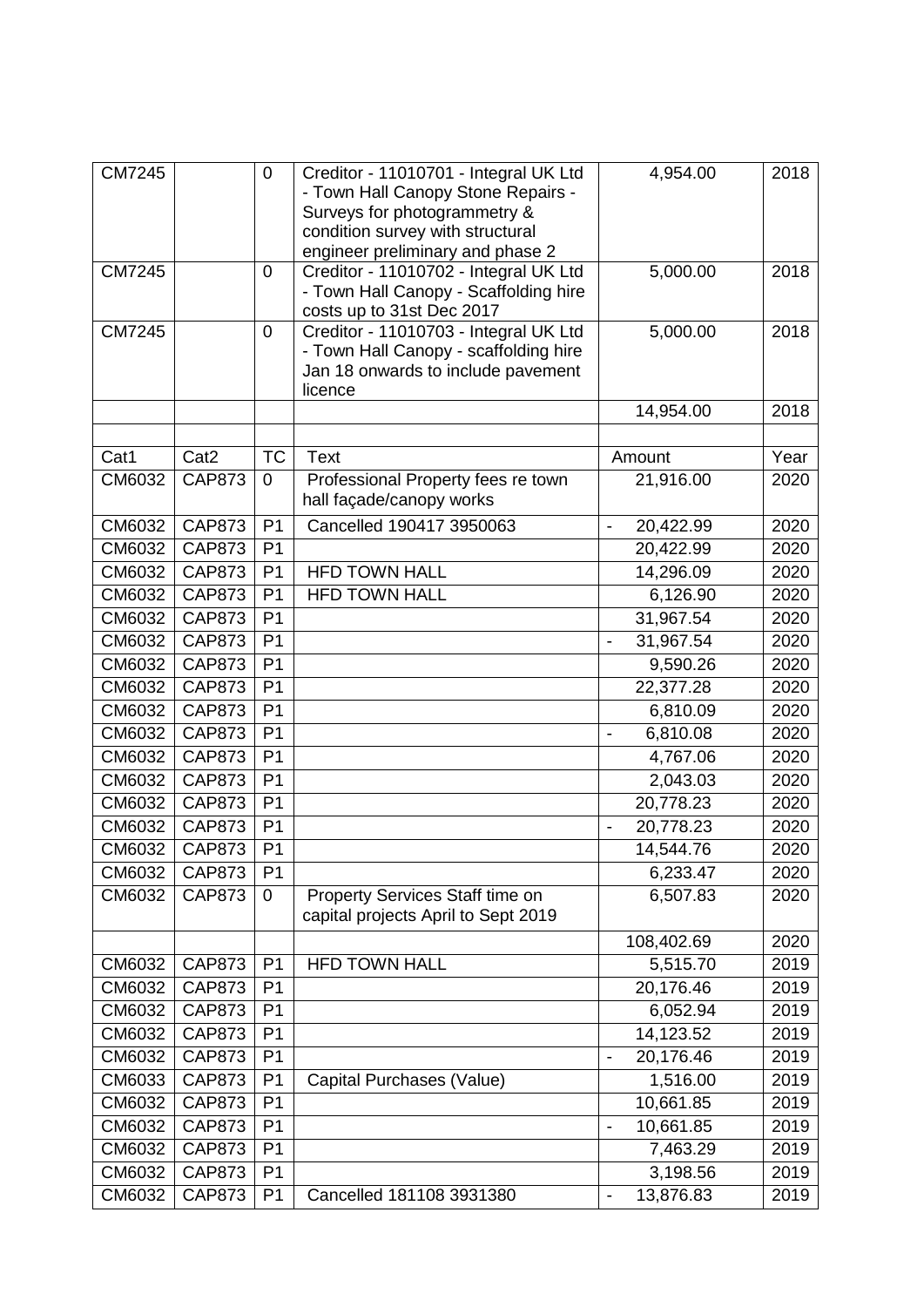| CM6032 | <b>CAP873</b> | P <sub>1</sub> | Capital - Construction/Conversion/                                           | 10,194.91                             | 2019 |
|--------|---------------|----------------|------------------------------------------------------------------------------|---------------------------------------|------|
|        |               |                | Renovation (Value)                                                           |                                       |      |
| CM6032 | <b>CAP873</b> | P <sub>1</sub> | Capital - Construction/Conversion/                                           | 30,584.72                             | 2019 |
|        |               |                | Renovation (Value)                                                           |                                       |      |
| CM6032 | <b>CAP873</b> | P <sub>1</sub> |                                                                              | 13,876.83                             | 2019 |
| CM6032 | <b>CAP873</b> | P <sub>1</sub> |                                                                              | 8,326.76                              | 2019 |
| CM6032 | <b>CAP873</b> | P <sub>1</sub> | Cancelled 190123 3939147                                                     | 18,385.67<br>$\overline{\phantom{a}}$ | 2019 |
| CM6032 | <b>CAP873</b> | P <sub>1</sub> | Cancelled 190123 3939186                                                     | 29,821.43<br>$\overline{\phantom{a}}$ | 2019 |
| CM6032 | <b>CAP873</b> | P <sub>1</sub> |                                                                              | 5,550.07                              | 2019 |
| CM6032 | <b>CAP873</b> | P <sub>1</sub> |                                                                              | 18,385.67                             | 2019 |
| CM6032 | <b>CAP873</b> | P <sub>1</sub> |                                                                              | 29,821.43                             | 2019 |
| CM6032 | <b>CAP873</b> | P <sub>1</sub> | <b>HFD TOWN HALL</b>                                                         | 8,946.43                              | 2019 |
| CM6032 | <b>CAP873</b> | P <sub>1</sub> | <b>HFD TOWN HALL</b>                                                         | 20,875.00                             | 2019 |
| CM6032 | <b>CAP873</b> | P <sub>1</sub> | <b>HFD TOWN HALL</b>                                                         | 12,869.97                             | 2019 |
|        |               |                |                                                                              | 135,217.87                            | 2019 |
|        |               |                |                                                                              | 243,620.56                            |      |
|        |               |                |                                                                              |                                       |      |
| CM6033 | <b>CAP806</b> | P <sub>1</sub> |                                                                              | 210.00                                | 2018 |
| CM6033 | <b>CAP806</b> | $\mathbf 0$    | HC111655 Wyehost Ltd orderno                                                 | 130.00<br>$\overline{a}$              | 2018 |
|        |               |                | 780937 goods received not invoiced                                           |                                       |      |
| CM6033 | <b>CAP806</b> | $\mathbf 0$    | HC100411 Altodigital Networks Ltd                                            | 209.00<br>$\blacksquare$              | 2018 |
|        |               |                | orderno 779666 goods received not                                            |                                       |      |
|        |               |                | invoiced                                                                     |                                       |      |
|        |               |                |                                                                              | 129.00<br>$\blacksquare$              | 2018 |
| CM6033 | <b>CAP806</b> | $\overline{0}$ | Move from C10000 to C10005                                                   | 1,575.27                              | 2017 |
|        |               |                | Architects /infrasture for additional<br>network points as part of move plus |                                       |      |
|        |               |                | desktops for uninstallation and re-                                          |                                       |      |
|        |               |                | installation                                                                 |                                       |      |
| CM6033 | <b>CAP806</b> | $\mathbf 0$    | Move from C10000 to C10005                                                   | 3,000.00                              | 2017 |
|        |               |                | Architects /infrasture for additional                                        |                                       |      |
|        |               |                | network points as part of move plus                                          |                                       |      |
|        |               |                | desktops for uninstallation and re-                                          |                                       |      |
| CM6033 | <b>CAP806</b> | P <sub>1</sub> | installation                                                                 | 130.00                                | 2017 |
| CM6033 | <b>CAP806</b> | P <sub>1</sub> | Capital - Purchase of ICT Equipment                                          | 640.00                                | 2017 |
|        |               |                | (Value)                                                                      |                                       |      |
| CM6033 | <b>CAP806</b> | P <sub>1</sub> | Capital Purchases (Value)                                                    | 1,575.27                              | 2017 |
| CM6033 | <b>CAP806</b> | P <sub>1</sub> | Capital Purchases (Value)                                                    | 100.00                                | 2017 |
| CM6033 | <b>CAP806</b> | P <sub>1</sub> | Capital Purchases (Value)                                                    | 3,000.00                              | 2017 |
| CM6033 | <b>CAP806</b> | 0              | Building Regulation fee for The Town                                         | 171.00                                | 2017 |
|        |               |                | Hall - fire resistant partition wall                                         |                                       |      |
| CM6033 | <b>CAP806</b> | $\mathbf 0$    | Move from C10000 to C10005                                                   | 1,575.27<br>$\overline{\phantom{a}}$  | 2017 |
|        |               |                | Architects /infrasture for additional                                        |                                       |      |
|        |               |                | network points as part of move plus                                          |                                       |      |
|        |               |                | desktops for uninstallation and re-                                          |                                       |      |
|        |               |                | installation                                                                 |                                       |      |